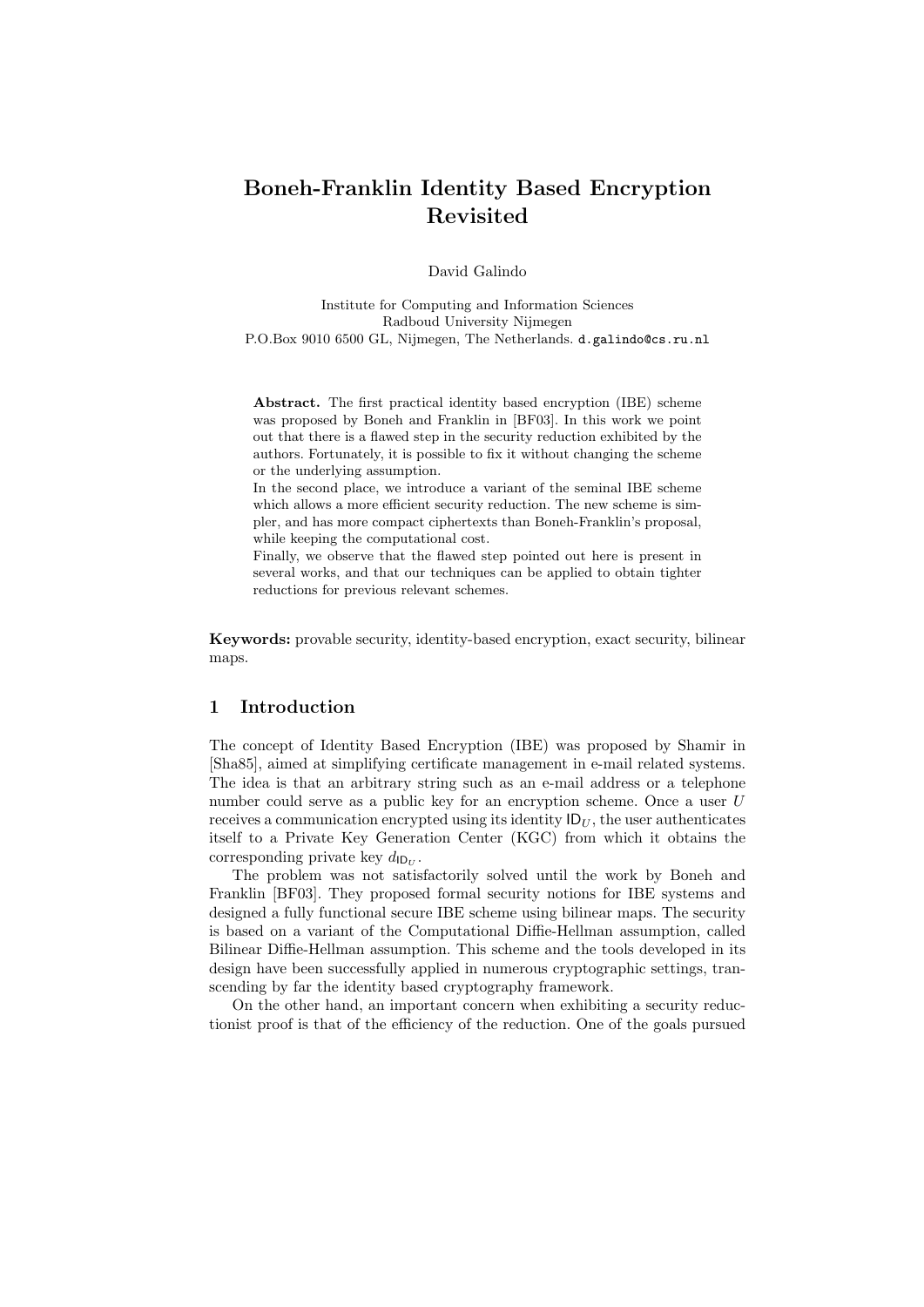is to preserve as much as possible the strength of the underlying hard problem which is used in the protocol's design. An inefficient security reduction would imply the use of larger key sizes to attain a given security level.

Our contributions. In the first place, we show there is a flawed step in the security reduction exhibited in [BF03] for the scheme proposed for chosen ciphertext security. Fortunately, the reduction can be changed without modifying the original scheme or the underlying hard problem used to state the security. The efficiency of the new security reduction is a bit worse than the previous one. This is just another example in which a well-known and widely used construction turns out to have an unnoticed flawed security reduction.

In the second place, we modify the scheme by Boneh and Franklin towards obtaining a more efficient security reduction. Indeed, it is possible to show a tighter security reduction for a modified scheme which uses one less random oracle. The new proposal also presents more compact ciphertexts than the original scheme.

Finally, since Boneh-Franklin IBE scheme has been used as a building block for numerous protocols, the corrections and improvements we present here are likely to be applied to further schemes. For instance, this is the case for the schemes in [GS02,HL02,Gen03,AP03,YFDL04,CC05].

## 2 Preliminaries

We begin by fixing some notation. If A is a non-empty set, then  $x \leftarrow A$  denotes that x has been uniformly chosen in A. If A is a finite set, then  $|A|$  denotes its cardinality.

#### 2.1 Definitions for IBE schemes

Identity based encryption (IBE). An IBE is specified by four probabilistic polynomial time (PPT) algorithms:

- Setup takes a security parameter  $1^\ell$  and returns the system parameters params and master-key. The system parameters include the description of sets  $M, C$ . which denote the set of messages and ciphertexts respectively. params is publicly available, while the master-key is kept secret by the KGC.
- Extract takes as inputs params, master-key and an arbitrary string  $\mathsf{ID} \in \{0,1\}^*$ and returns a private key  $d_{\text{ID}}$  to the user with identity ID. This must be done over a secure channel, since  $d_{\text{ID}}$  enables to decrypt ciphertexts under the identity ID.
- **Encrypt** takes as inputs params,  $\mathsf{ID} \in \{0,1\}^*$  and  $M \in \mathcal{M}$ . It returns a ciphertext  $C \in \mathcal{C}$ .
- **Decrypt** takes as inputs params,  $C \in \mathcal{C}$  and a private key  $d_{\text{ID}}$ , and it returns  $M \in \mathcal{M}$  or rejects.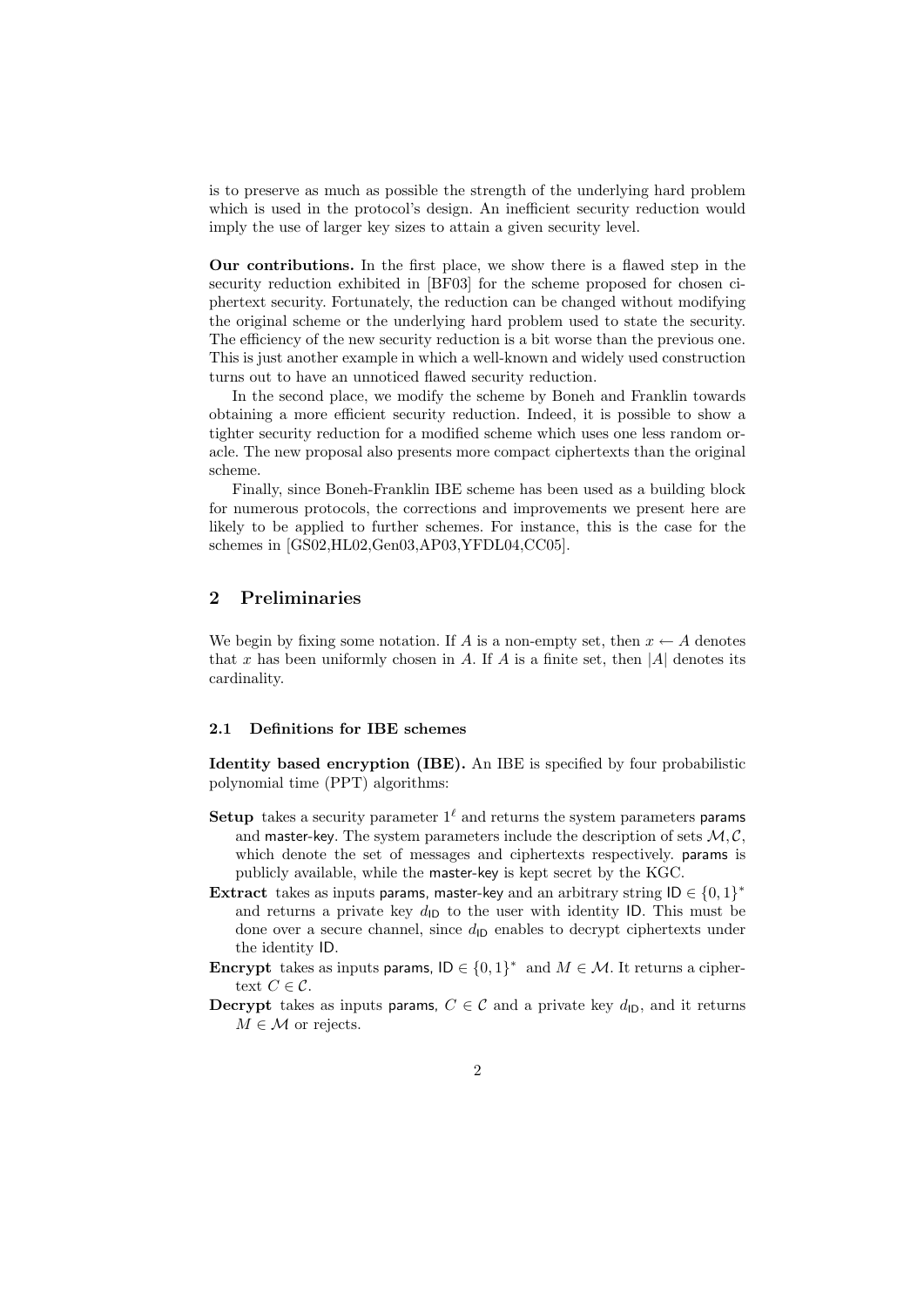Chosen ciphertext security. An IBE scheme is said to have indistinguishability against an adaptive chosen ciphertext attack (IND-ID-CCA) if any PPT algorithm  $A$  has a negligible advantage in the following game:

Setup The challenger takes a security parameter  $1^\ell$  and runs the Setup algorithm. It gives params to the adversary. It keeps the master-key to itself.

Phase 1 The adversary issues queries of the form

- Extraction query  $\langle \mathsf{ID}_i \rangle$ . The challenger runs algorithm Extract to generate the private key  $d_i$  corresponding to  $\mathsf{ID}_i$ . It sends  $d_i$  to the adversary.
- Decryption query  $\langle \mathsf{ID}_i, C_i \rangle$ . The challenger generates the private key  $d_i$ . It then runs Decrypt to decrypt  $C_i$  under  $ID_i$ .

These queries may be asked adaptively, that is, each query may depend on the answers obtained to the previous queries.

- **Challenge** The adversary outputs equal length plaintexts  $M_0, M_1 \in \mathcal{M}$  and an identity  $ID_{ch}$ . The only constraint is that the private key for  $ID_{ch}$  was not requested in Phase 1. The challenger picks  $\beta \leftarrow \{0,1\}$  and sets  $C =$ Encrypt(params,  $ID_{ch}$ ,  $M_{\beta}$ ). It sends C to the adversary.
- Phase 2 The adversary issues extraction and decryption queries as in Phase 1, with the restriction  $\langle \mathsf{ID}_i \rangle \neq \langle \mathsf{ID}_{\mathsf{ch}} \rangle$  and  $\langle \mathsf{ID}_i, C_i \rangle \neq \langle \mathsf{ID}_{\mathsf{ch}}, C \rangle$ .

**Guess** The adversary outputs a guess  $\beta' \in \{0, 1\}.$ 

Such an adversary is called an IND-ID-CCA adversary  $A$ , and its advantage is defined as  $\mathsf{Adv}_{\mathcal{E},\mathcal{A}}^{\mathsf{CCA}}(1^{\ell}) = |\Pr[\beta = \beta'] - 1/2|.$ 

Similarly, indistinguishability against passive adversaries (IND-ID-CPA) can also be defined. In this case, the game between the challenger and the adversary is similar to the IND-ID-CCA case, but disallowing decryption queries. The advantage of an adversary in this game is defined as  $\mathsf{Adv}_{\mathcal{E},\mathcal{A}}^{\mathsf{CPA}}(1^{\ell}) = |\Pr[\beta = \beta'] - 1/2|.$ 

**Definition 1.** An IBE system  $\mathcal E$  is secure under chosen ciphertext attacks (resp. chosen plaintext attacks) if for any probabilistic polynomial time IND-ID-CCA (resp. IND-ID-CPA) adversary A the function  $\text{Adv}_{\mathcal{E},\mathcal{A}}^{\text{CCA}}(1^{\ell})$  (resp.  $\text{Adv}_{\mathcal{E},\mathcal{A}}^{\text{CPA}}(1^{\ell})$ ) is negligible.

### 2.2 Bilinear maps and bilinear groups

Let  $\mathbb{G}_1, \mathbb{G}_2$  and  $\mathbb{G}_T$  be finite abelian groups in which the discrete logarithm is believed to be hard. We use additive notation for  $\mathbb{G}_1, \mathbb{G}_2$  whereas multiplicative notation is used for  $\mathbb{G}_T$ . Thus,  $\mathbb{G}_1^* = \mathbb{G}_1 \setminus \{O_1\}$  and  $\mathbb{G}_T^* = \mathbb{G}_T \setminus \{1_T\}$ , where  $O_1$  and  $1_T$  are the identity elements in  $\mathbb{G}_1$  and  $\mathbb{G}_T$  respectively. By a pairing or bilinear map we will refer to a non-degenerate bilinear function  $\hat{e}: \mathbb{G}_1 \times \mathbb{G}_2 \to \mathbb{G}_T$ . In some protocols the existence of a computable isomorphism  $\psi : \mathbb{G}_2 \to \mathbb{G}_1$  is assumed. In particular, this implies that  $\psi(aP_2) = a\psi(P_2)$ . By a bilinear group we refer to a tuple  $(\mathbb{G}_1, \mathbb{G}_2, \mathbb{G}_T, \hat{e}, \psi)$  with the properties described above.

Bilinear maps are usually implemented using the Weil or modified Tate pairings on an elliptic curve. In general, the elements in  $\mathbb{G}_1$  allow more compact representation than those in  $\mathbb{G}_2$ . In the following it is assumed that  $|\mathbb{G}_1|$  =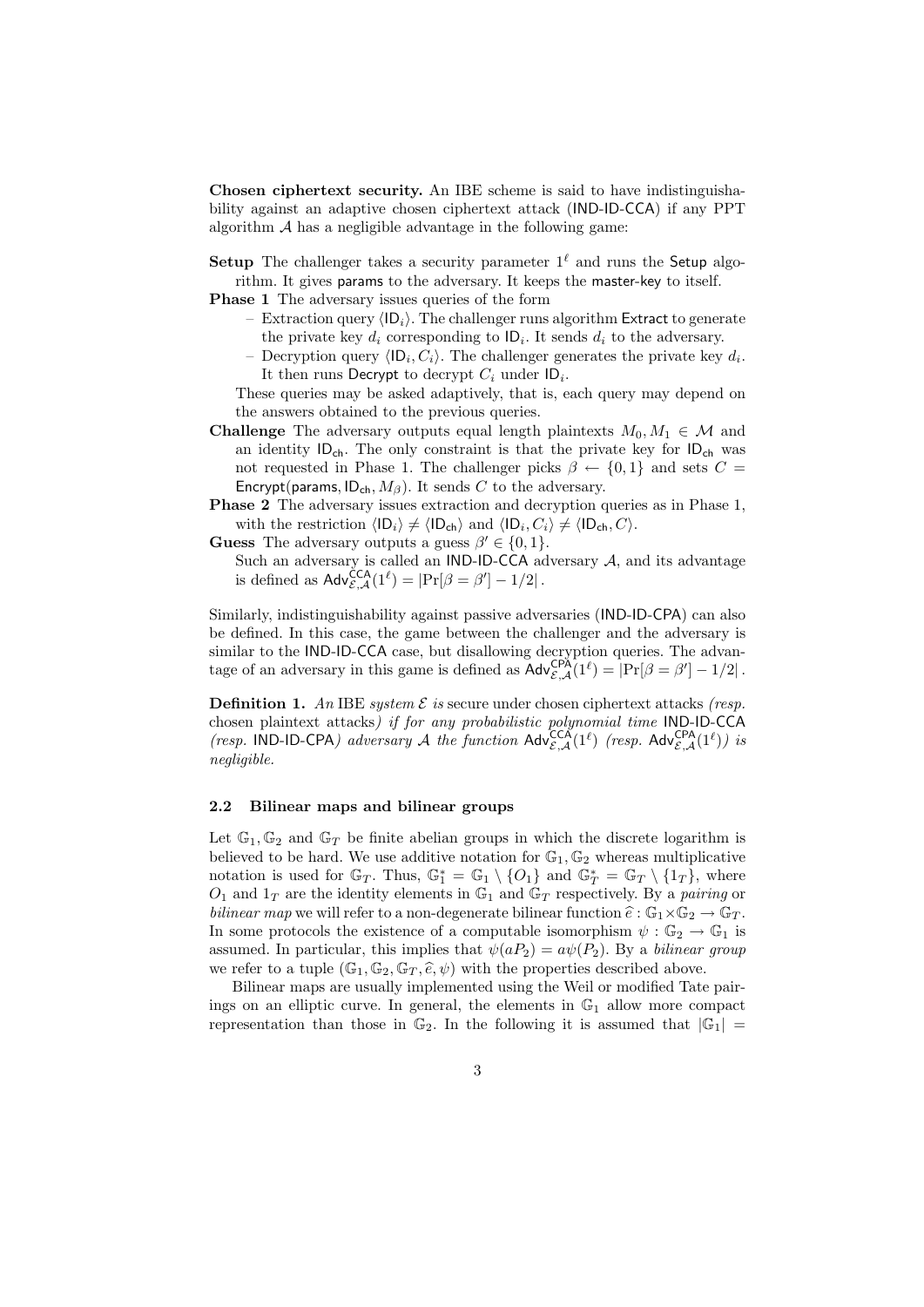$|\mathbb{G}_2| = |\mathbb{G}_T| = p$ , where p is prime;  $\mathbb{G}_1, \mathbb{G}_2$  are cyclic groups generated by  $P_1, P_2$ respectively and  $\psi(P_2) = P_1$ . In this context, the map  $\hat{e}$  is non-degenerate if and only if  $\hat{e}(P_1, P_2) \neq 1_{G_T}$ . We refer to [BF03] for further details.

Bilinear Diffie-Hellman (BDH) Problem on  $(\mathbb{G}_1, \mathbb{G}_2)$ . Given  $aP_2, bP_2 \in \mathbb{G}_2^*$ and  $cP_1 \in \mathbb{G}_1^*$ , where  $P_2 \leftarrow \mathbb{G}_2^*$ ,  $P_1 = \psi(P_2)$ ,  $a, b, c \leftarrow \mathbb{Z}_p^*$ ; compute  $W =$  $\widehat{e}(P_1, P_2)^{abc} \in \mathbb{G}_T.$ <br>We say that an al

We say that an algorithm  $\mathcal{B}(t,\varepsilon)$  breaks BDH on  $(\mathbb{G}_1,\mathbb{G}_2)$  if it runs in time at most t and has advantage at least  $\varepsilon$ , that is,

$$
Pr[\mathcal{B}(P_2, aP_2, bP_2, cP_1) = \hat{e}(P_1, P_2)^{abc}] \ge \varepsilon,
$$

where the probability is taken over the random choices of the parameters, and the random bits of B.

Bilinear Decision Diffie-Hellman (BDDH) Problem on  $(\mathbb{G}_1, \mathbb{G}_2)$ . Let  $aP_2, bP_2 \in \mathbb{G}_2^*, cP_1 \in \mathbb{G}_1^*,$  and  $T \leftarrow \mathbb{G}_T$ , where  $P_2 \leftarrow \mathbb{G}_2^*, P_1 = \psi(P_2), a, b, c \leftarrow$  $\mathbb{Z}_p^*$ . We say that an algorithm  $\mathcal{B}(t,\varepsilon)$  breaks BDDH on  $(\mathbb{G}_1,\mathbb{G}_2)$  if it runs in time at most t and

$$
Pr[\mathcal{B}(P_2, aP_2, bP_2, cP_1, \hat{e}(P_1, P_2)^{abc}] = 1] - Pr[\mathcal{B}(P_2, aP_2, bP_2, cP_1, T) = 1]| \ge \varepsilon,
$$

where the probability is computed over the random choices of the parameters, and the random bits of  $\beta$ . Hereafter, the distribution on the left side is called BDH distribution and is denoted by  $\mathcal{P}_{BDH}$ , while the distribution on the right is called *random BDH distribution* and is denoted by  $\mathcal{R}_{BDH}$ .

## 3 Security proof of Boneh-Franklin identity based encryption scheme revisited

In this section we consider the identity based encryption (IBE) scheme by Boneh and Franklin [BF03]. In the first place, we point out and fix a flaw in the security reduction given by the authors. In repairing the proof, we do not need to change the security assumption neither the specification of the scheme. However, the security reduction is a bit worse than the original one.

#### 3.1 Boneh-Franklin IBE scheme

We will not directly use the original description of the BF scheme, because it is phrased with bilinear group pairs where  $\mathbb{G}_1 = \mathbb{G}_2$ , so we must adapt their scheme to the more general case  $\mathbb{G}_1 \neq \mathbb{G}_2$ . In choosing how to use  $\mathbb{G}_1$  and  $\mathbb{G}_2$ , we preferred to minimize the length of the ciphertexts. This means we use  $\mathbb{G}_2$  as the set of private keys and then ciphertexts are elements in  $\mathbb{G}_1^* \times \{0,1\}^n$ . Here follows the description of the BF scheme, which is called Full-Ident in [BF03].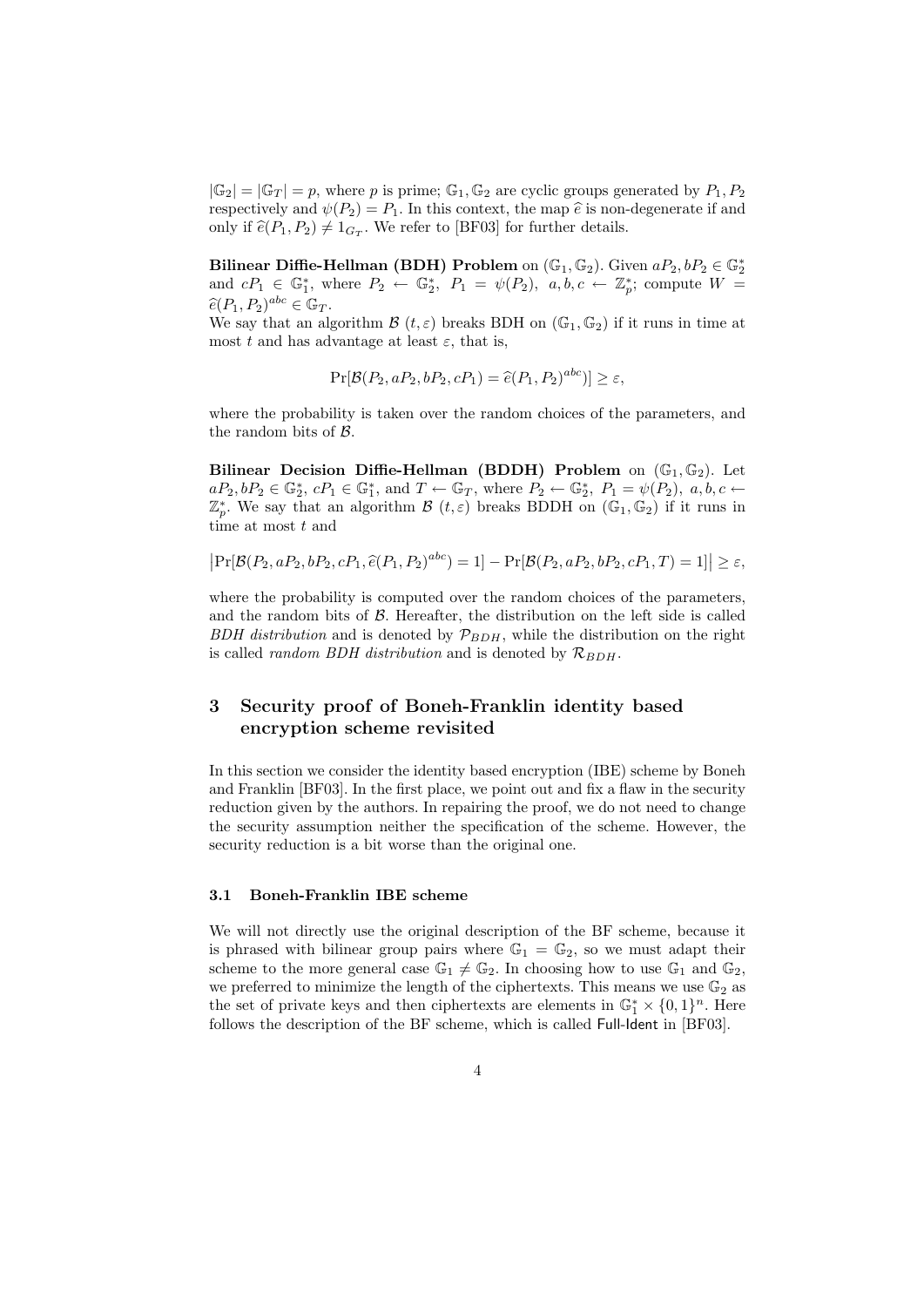Full-Ident Setup. Let  $(\mathbb{G}_1, \mathbb{G}_2, G_T, \hat{e}, \psi)$  a bilinear group. Choose a generator  $P_2 \leftarrow \mathbb{G}_2$  and set  $P_1 = \psi(P_2)$ . Next pick  $s \leftarrow \mathbb{Z}_p^*$ and set  $Q_{pub} = sP_2 \in \mathbb{G}_2^*$ ,  $P_{pub} = sP_1 \in \mathbb{G}_1^*$ . Choose cryptographic hash functions  $H_1: \{0,1\}^* \rightarrow \mathbb{G}_2^*, H_2: \mathbb{G}_T \rightarrow \{0,1\}^n$ ,  $H_3: \{0,1\}^n \times \{0,1\}^n \to \mathbb{Z}_p^*, H_4: \{0,1\}^n \to \{0,1\}^n.$  The message space is  $\mathcal{M} = \{0,1\}^n$  and the ciphertext space is  $\mathcal{C} = \mathbb{G}_1^* \times \{0,1\}^n \times \{0,1\}^n$ . **Extract.** For a given string  $ID \in \{0, 1\}^*$ , compute  $Q_{ID} = H_1(ID) \in \mathbb{G}_2^*$ and set the private key  $d_{\text{ID}}$  to be  $d_{\text{ID}} = sQ_{\text{ID}} \in \mathbb{G}_2^*$ . **Encrypt.** To encrypt  $M \in \{0,1\}^n$  under identity ID, compute  $Q_{\text{ID}} =$  $H_1(\mathsf{ID}) \in \mathbb{G}_2^*$ , choose  $\sigma \leftarrow \{0,1\}^n$ , set  $r = H_3(\sigma, M) \in \mathbb{Z}_p^*$  and finally  $C = \langle rP_1, \sigma \oplus H_2(g_0^r) \rangle$ The  $M \in \{0, 1\}^n$  under identity ID, compute  $Q_{\text{ID}} =$ <br>  $\mathbf{e} \sigma \leftarrow \{0, 1\}^n$ , set  $r = H_3(\sigma, M) \in \mathbb{Z}_p^*$  and finally<br>  $I_{\text{ID}}^r$ ,  $M \oplus H_4(\sigma)$  where  $g_{\text{ID}} = \hat{e}(P_{pub}, Q_{\text{ID}}) \in \mathbb{G}_T$ . **Decrypt.** Let  $C = \langle U, V, W \rangle \in C$  be a ciphertext under the identity <br>ID. To decrypt C using the private key  $d_{\text{ID}} \in \mathbb{G}_2^*$  do:<br>1. Compute  $V \oplus H_2(\hat{e}(U, d_{\text{ID}})) = \sigma$ . ID. To decrypt C using the private key  $d_{\text{ID}} \in \mathbb{G}_2^*$  do: 2. Compute  $W \oplus H_4(\sigma) = M$ . 3. Set  $r = H_3(\sigma, M)$ . Check that  $U = rP$ . If not, reject the ciphertext. 4. Output M.

This completes the description of Full-Ident. This IBE scheme is sound since

$$
\widehat{e}(U, d_{\mathsf{ID}}) = \widehat{e}(rP_1, sQ_{\mathsf{ID}}) = \widehat{e}(P_1, Q_{\mathsf{ID}})^{sr} = \widehat{e}(P_{pub}, Q_{\mathsf{ID}})^r = g_{\mathsf{ID}}^r.
$$

In [BF03] it is proven that the above scheme is IND-ID-CCA secure under the BDH assumption in the Random Oracle model. That scheme uses Fujisaki and Okamoto transformation [FO99] from a one-way encryption scheme into an IND-CCA encryption scheme in the ROM (we refer to [BDPR98] for public key encryption security notions). If we denote by  $E_{\mathsf{pk}}(M,r)$  the encryption of M using the random bits  $r$  under the public key  $pk$ , the transformation by Fujisaki and Okamoto is the hybrid scheme<sup>1</sup>

$$
E_{\mathsf{pk}}^{hy}(M) = \langle E_{\mathsf{pk}}(\sigma, H_3(\sigma, M)), H_4(\sigma) \oplus M \rangle \tag{1}
$$

where  $\sigma$  is random and  $H_3, H_4$  are random oracles. To decrypt  $(C_1, C_2)$ , one first obtains  $\sigma'$  decrypting  $C_1$  using the original scheme, next computes  $M'$  and finally checks if  $E_{\mathsf{pk}}(\sigma', H_3(\sigma', M)) = C_1$ . If this is so, outputs M; otherwise outputs reject.

Two additional schemes are needed in order to exhibit the security proof in [BF03]. These schemes are not IBE schemes but merely public key encryption schemes. They are called BasicPub and BasicPub<sup>hy</sup>. Here follows the description of

<sup>&</sup>lt;sup>1</sup> In the case where the symmetric encryption scheme is the one-time pad.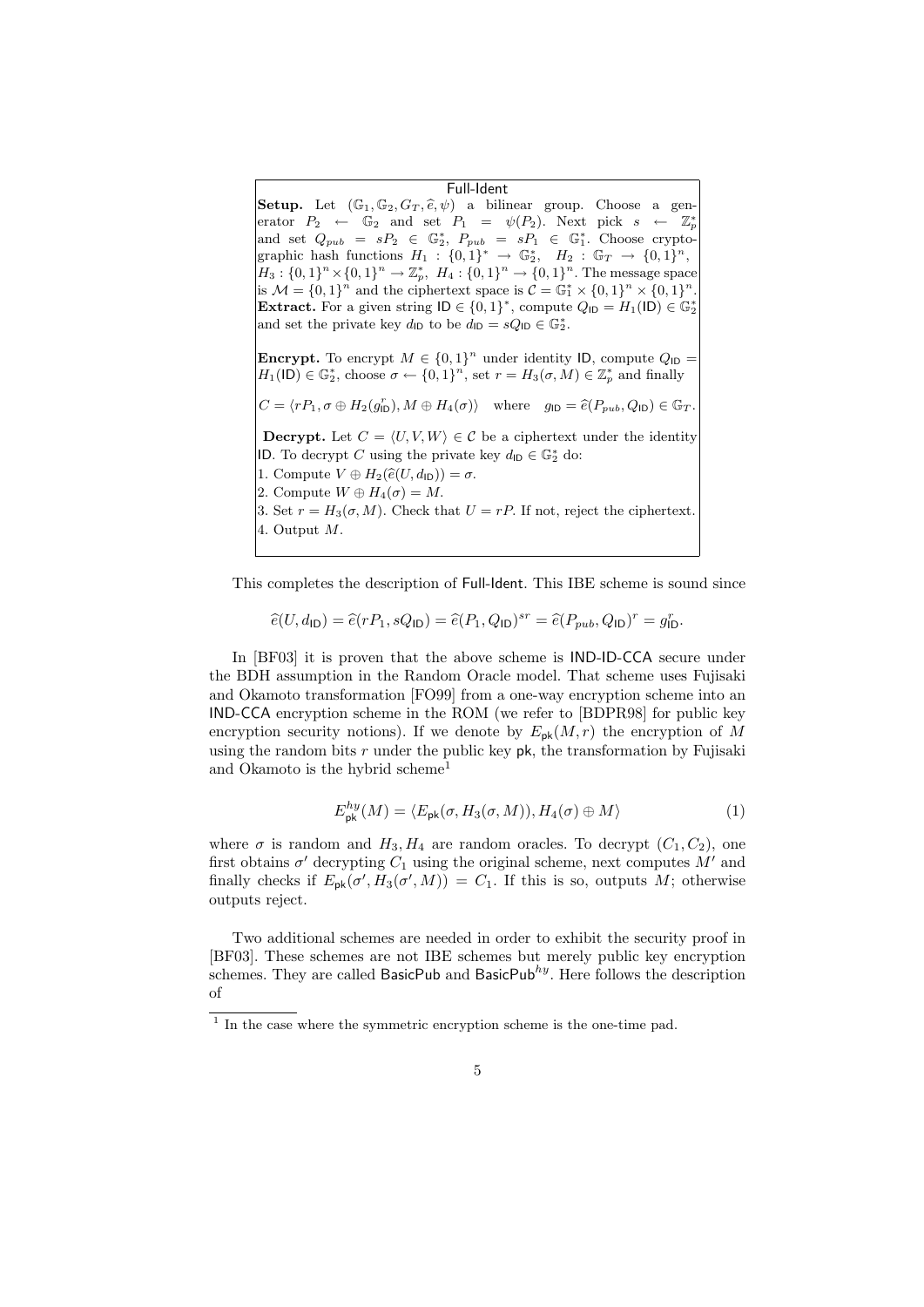BasicPub

KeyGen. Let  $(\mathbb{G}_1, \mathbb{G}_2, G_T, \hat{e}, \psi)$  a bilinear group. Choose a generator  $P_2 \leftarrow \mathbb{G}_2$  and set  $P_1 = \psi(P_2)$ . Next pick  $s \leftarrow \mathbb{Z}_p^*, Q \leftarrow \mathbb{G}_2^*$  and set  $Q_{pub} = sP_2 \in \mathbb{G}_2^*, P_{pub} = sP_1 \in \mathbb{G}_1^*.$  Choose  $H_2 : \mathbb{G}_T \to \{0,1\}^n.$  Then  $\mathcal{M} = \{0, 1\}^n$  and  $\mathcal{C} = \mathbb{G}_1^* \times \{0, 1\}^n$ . The public key is  $p_k \in \mathbb{G}_2^*, P_{pub} = sP_1 \in \mathbb{G}_1^*.$  Choose  $H_2 : \mathbb{G}_T \to \{0\}^n$  and  $C = \mathbb{G}_1^* \times \{0, 1\}^n$ . The public key is<br>  $pk = \langle p, \mathbb{G}_1, \mathbb{G}_2, \mathbb{G}_T, \hat{e}, P_1, P_2, P_{pub}, Q_{pub}, Q, H_2 \rangle.$ 

The private key is  $sk = d = sQ \in \mathbb{G}_2^*$ . **Encrypt.** To encrypt  $M \in \{0, 1\}^n$  choose  $r \leftarrow \mathbb{Z}_p^*$  and set the cipher-<br>text to be<br> $C = \langle rP_1, M \oplus H_2(g^r) \rangle$  where  $g = \hat{e}(P_{pub}, Q) \in \mathbb{G}_T$ text to be

$$
C = \langle rP_1, M \oplus H_2(g^r) \rangle \quad \text{where} \quad g = \hat{e}(P_{pub}, Q) \in \mathbb{G}_T
$$

**Decrypt.** Let  $C = \langle U, V \rangle \in \mathcal{C}$  be a ciphertext under the public key pk. To decrypt C using the private key  $d \in \mathbb{G}_2^*$ , compute  $V \oplus H_2(\widehat{e}(U, d)) = M.$ 

Finally, the scheme BasicPub<sup>hy</sup> is the result of applying Fujisaki-Okamoto transformation (1) to the above scheme. The security reduction for Full-Ident scheme under the BDH assumption follows the diagram below



The following results are shown in [BF03]. Hereafter,  $q_E, q_D, q_{H_i}$  denote the number of extraction, decryption and random oracle  $H_i$  queries respectively.

**Result 1** Let  $A_1$  an IND-ID-CCA adversary that has advantage  $\varepsilon_2$  against Full-Ident making at most  $q_E, q_D$  and  $q_{H_1}$  queries. Then there is an IND-CCA adversary  $\mathcal{A}_2$ that has advantage at least  $\frac{\varepsilon_1}{e(1+q_E+q_D)}$  against BasicPub<sup>hy</sup>. Its running time is  $t_2 \leq t_1 + c_{\mathbb{G}_2}(q_D+q_{H_1}+q_E),$  where  $c_{\mathbb{G}_2}$  denotes the time of computing a random multiple in  $\mathbb{G}_2$ .

**Result 2** Let  $A_2$  an IND-CCA adversary that has advantage  $\varepsilon_2$  against BasicPub<sup>hy</sup> making at most  $q_D, q_{H_3}$  and  $q_{H_4}$  queries. Then there is an **IND-CPA** adversary  $\mathcal{A}_3$ that has advantage at least  $\frac{1}{2(q_{H_3}+q_{H_4})}[(\varepsilon_2+1)(1-2/p)^{q_D}-1]$  against BasicPub. Its running time is  $t_3 \le t_2 + \mathcal{O}((q_{H_3} + q_{H_4}) \cdot (n + \log p)).$ 

Result 3 Let  $A_3$  an IND-CPA adversary that has advantage  $\varepsilon_3$  against BasicPub making at most  $q_{H_2}$  queries. Then there is an algorithm  $\mathcal B$  breaking the BDH problem on  $(\mathbb{G}_1, \mathbb{G}_2)$  with advantage at least  $\frac{2\varepsilon_3}{q_{H_2}}$  and running time  $t' \approx t_3$ .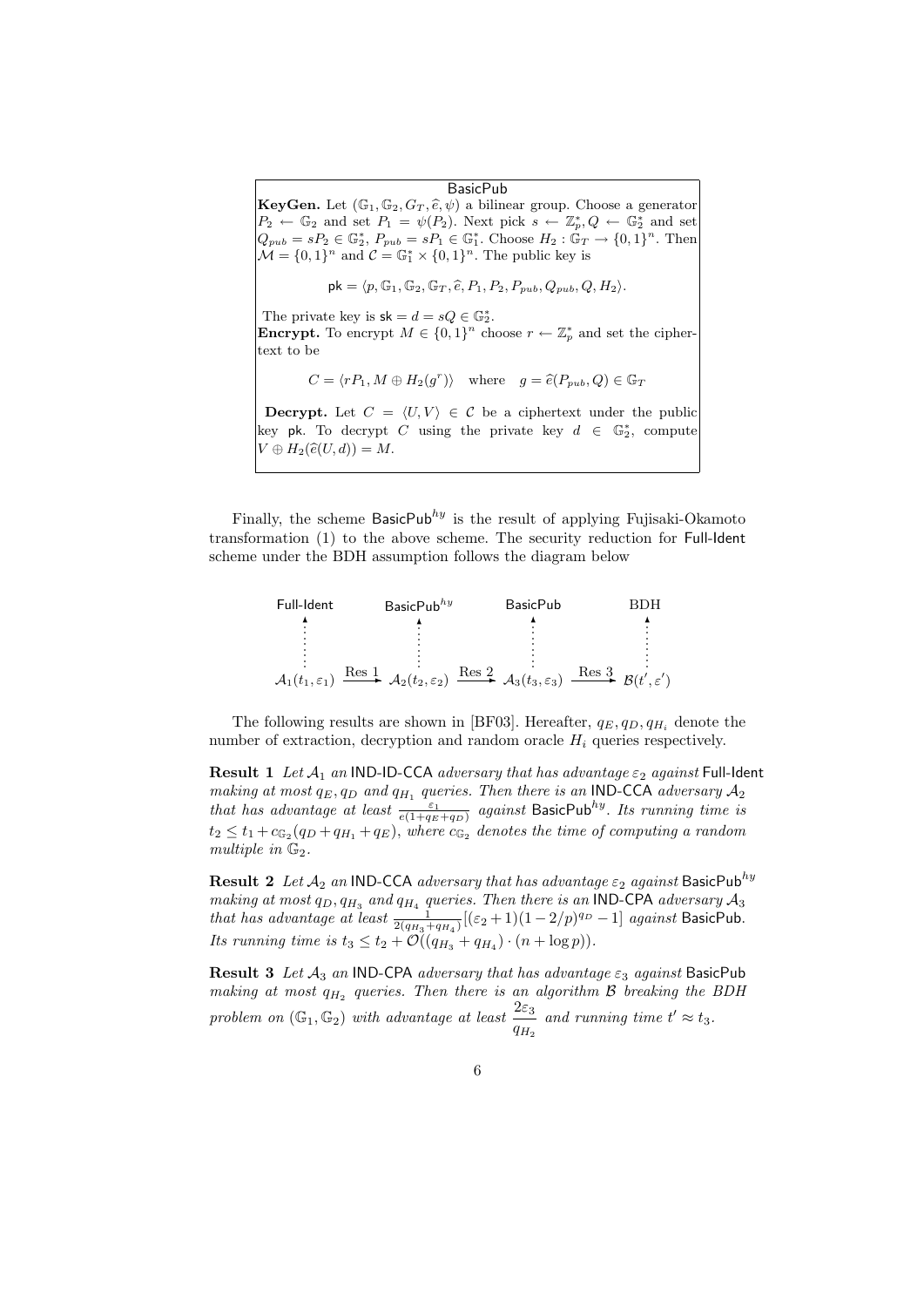In order to come up with the total concrete security, we can bound any  $q_{H_i}$ with a single  $q_H$ , and assume that  $q_E = q_D$ , since extraction and decryption operations have roughly the same computational complexity. Then, taking the above reductions, we obtain that the BF scheme is  $(t_1, q_H, q_D, \varepsilon_1)$  IND-ID-CCA secure if the BDH problem on  $(\mathbb{G}_1, \mathbb{G}_2)$  is

$$
\left(t_1 + c_{\mathbb{G}_1}(2q_D + q_H)) + 2q_H(n + \log p), \frac{\varepsilon_1}{8eq_H^2q_D}\right)\text{-secure.}\tag{2}
$$

Therefore, the security reduction is far from tight, mainly because of the  $q_H^2 q_D$ factor relating the advantages against the scheme and the underlying problem.

#### 3.2 A flaw in the security reduction

In this section we point out a flaw in the reduction used to state Result 1, which is Lemma 4.6 in [BF03].

The goal of that reduction is to construct an **IND-CCA** adversary  $\beta$  with advantage  $\varepsilon$ /e(1+q<sub>E</sub> +q<sub>D</sub>) against BasicPub<sup>hy</sup> by using an IND-ID-CCA adversary A with advantage  $\varepsilon$  against Full-Ident. B receives a public key

 $K_{pub} = \langle p, \mathbb{G}_1, \mathbb{G}_2, \mathbb{G}_T, \widehat{e}, P_1, P_2, P_{pub}, Q, Q_{pub}, H_2, H_3, H_4 \rangle$ from its challenger. Then  $\beta$  simulates the challenger for  $\mathcal A$  as follows:

**Setup** B gives A the parameters  $\langle p, \mathbb{G}_1, \mathbb{G}_2, \mathbb{G}_T, \hat{e}, P_1, P_2, P_{pub}, Q_{pub}, H_1, H_2, H_3, H_4 \rangle$ , where  $H_1$  is an oracle controlled by  $\beta$  as indicated in the following:

 $H_1$ -queries To respond to A queries, algorithm B maintains a list  $H_1^{\text{list}}$  of tuples  $\langle \mathsf{ID}_i, Q_i, b_i, c_i \rangle$  as explained below. When A queries  $H_1$  at an unrepeated  $\mathsf{ID}_i$ , B generates a random coin  $c_i \in \{0,1\}$  such that  $Pr[c_i = 0] = \delta$ , and a random  $b_i \leftarrow \mathbb{Z}_p^*$ . If  $c_i = 0$  it computes  $Q_i = b_i P_2 \in \mathbb{G}_2^*$ , and if  $c_i = 1$  it computes  $Q_i = b_i Q \in \mathbb{G}_2^*$ . Finally,  $\mathcal{B}$  adds the tuple  $\langle \mathsf{ID}_i, Q_i, b_i, c_i \rangle$  to the  $H_1^{\text{list}}$  and sends  $H_1(\mathsf{ID}_i) = Q_i$  to A.

The idea is that tuples with  $c_i = 0$  enable  $\beta$  to answer private key queries for identity  $ID_i$ , while  $B$  can only take profit of  $A$ 's advantage when  $A$  chooses a challenge identity  $ID_{ch}$  such that  $c_{ch} = 1$ .

**Phase 1 - Extraction queries** When  $A$  asks for the private key associated to  $ID_i$ ,  $B$  runs the algorithm for responding  $H_1$ -queries and gets  $H_1$ (ID<sub>i</sub>) =  $Q_i$ , where  $\langle \mathsf{ID}_i, Q_i, b_i, c_i \rangle$  is the corresponding entry in  $H_1^{\text{list}}$ . If  $c_i = 1$  then  $\mathcal{B}$ aborts the game and the attack against BasicPub<sup>hy</sup> failed. Otherwise,  $c_i = 0$  and therefore  $Q_i = b_i P_2$ . It turns out that  $d_i$  can be computed as  $d_i := b_i Q_{pub}$ , since by definition  $d_i = sQ_i$ . Finally,  $\mathcal B$  gives  $d_i$  to algorithm  $\mathcal A$ .

**Phase 1 - Decryption queries B** answers to a decryption query  $\langle \mathsf{ID}_i, C_i \rangle$ as follows. It runs  $H_1$ -queries algorithm and let  $\langle \mathsf{ID}_i, Q_i, b_i, c_i \rangle \in H_1^{\text{list}}$ . If  $c_i =$ 0, then  $\mathcal B$  retrieves the private key  $d_i$  and decrypts  $C_i$  using the decryption algorithm. If  $c_i = 1$ , then  $Q_i = b_i Q$ . Recall that the unknown private key is  $d_i = sQ_i = sb_iQ$ . Set  $C'_i = \langle b_i U_i, V_i, W_i \rangle$ , where  $C_i = \langle U_i, V_i, W_i \rangle$ . Then, the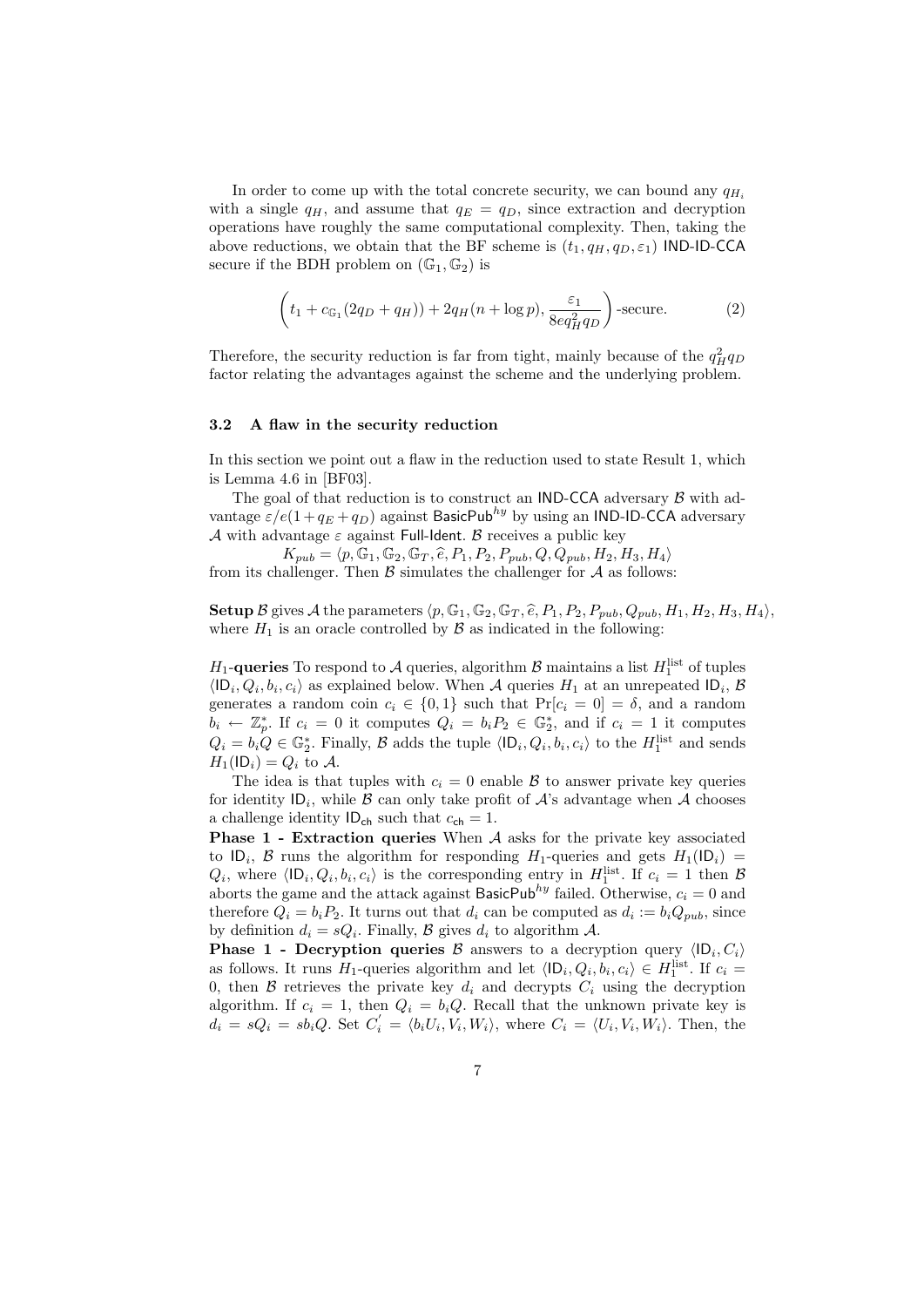authors claim that the Full-Ident decryption of  $C_i$  is equal to the BasicPub $^{hy}$ decryption of  $C_i'$ . The reason given is that

$$
\widehat{e}(b_iU_i,d) = \widehat{e}(b_iU_i,sQ) = \widehat{e}(U_i,sb_iQ) = \widehat{e}(U_i,sQ_i) = \widehat{e}(U_i,d_i),
$$

which implies that the values  $\sigma$  and M obtained by decrypting  $C_i$  with Full-Ident and by decrypting  $C_i'$  with BasicPub<sup>hy</sup> are equal. However, BasicPub<sup>hy</sup> will output the reject symbol when decrypting  $C_i'$  with overwhelming probability. To see this, remember that  $b_i U_i = b_i r_i P_1$ , and at least  $b_i \leftarrow \mathbb{Z}_p^*$ , which implies that  $b_i r$  is uniformly random in  $\mathbb{Z}_p^*$ . On the other hand, we have that  $H_3$  is a random oracle not controlled by B. These facts imply that  $H_3(\sigma, M) \neq b_i r$  with probability  $1 - 1/p$ , and therefore the decryption algorithm of BasicPub<sup>hy</sup> will reject the ciphertext. Thereby, we can not use the decryption oracle for BasicPub<sup>hy</sup> to decrypt ciphertexts under any  $|D_i|$  such that  $H_1(|D_i) \neq Q$ . Therefore, the reduction in [BF03] is not valid.

#### 3.3 Fixing the security reduction

Due to the ciphertext integrity checking in FO transformation [FO99], we can only answer decryption queries  $\langle \mathsf{ID}_i, C_i \rangle$  such that:

- $-H_1(\mathsf{ID}_i) = b_i P_2$ , since we can use the private key  $d_i$ , or
- $-H_1(\mathsf{ID}_i) = Q$ , since in this case, the decryption of  $C_i$  under such  $\mathsf{ID}_i$  is equal to the decryption of  $C_i$  by BasicPub<sup>hy</sup>.

This remark enables us to fix the flawed reduction shown above. In the following we describe the new answers delivered by B.

#### Setup As in Section 3.2.

 $H_1$ -queries Before initializing  $H_1^{\text{list}}$ ,  $\mathcal B$  selects at random  $j \leftarrow \{1, \ldots, q_{H_1}\}.$ When A queries  $H_1$  at  $\mathsf{ID}_i$ , algorithm B proceeds as follows: if  $i \neq j$ , it picks  $b_i \leftarrow \mathbb{Z}_p^*$ , sets  $Q_i = b_i P_2$ , adds  $\langle \mathsf{ID}_i, Q_i, b_i \rangle$  to the list and gives back  $Q_i$  to A. If  $i = j$ , it sets  $Q_j = Q$ , adds  $\langle \mathsf{ID}_i, Q_i, * \rangle$  to the list and sends  $Q_j$  to A. Here \* denotes a special symbol. Note that the outputs of  $H_1$  are uniformly distributed in  $\mathbb{G}_2^*$  and independent of  $\mathcal{A}'s$  current view, since Q is unknown to  $\mathcal{A}$  and is uniformly distributed in  $\mathbb{G}_2^*$ .

**Phase 1 - Extraction queries** When A asks for the private key for  $ID_i$ , B runs the algorithm for responding  $H_1$ -queries and gets  $H_1(\mathsf{ID}_i) = Q_i$ , where  $\langle \mathsf{ID}_i, Q_i, b_i \rangle$  is the corresponding entry in  $H_1^{\text{list}}$ . If  $i = j$ , then  $\mathcal B$  aborts the game and the attack against BasicPub<sup>hy</sup> failed. Otherwise, it sets  $d_i := b_i Q_{pub}$ . Finally,  $\mathcal B$  gives  $d_i$  to algorithm  $\mathcal A$ .

**Phase 1 - Decryption queries**  $\beta$  answers to a decryption query  $\langle \mathsf{ID}_i, C_i \rangle$  as follows. It runs  $H_1$ -queries algorithm and let  $\langle \mathsf{ID}_i, Q_i, b_i \rangle \in H_1^{\text{list}}$ . If  $i \neq j$ , then  $\mathcal B$  retrieves the private key  $d_i$  and decrypts  $C_i$  using the decryption algorithm. If  $i = j$ , then  $Q_i = Q$ , and the decryption of  $\langle \mathsf{ID}_j, C_j \rangle$  is the same as the decryption of  $C_i$  under BasicPub<sup>hy</sup>. Then, B asks its challenger to decrypt  $C_i$  and relays the answer to A.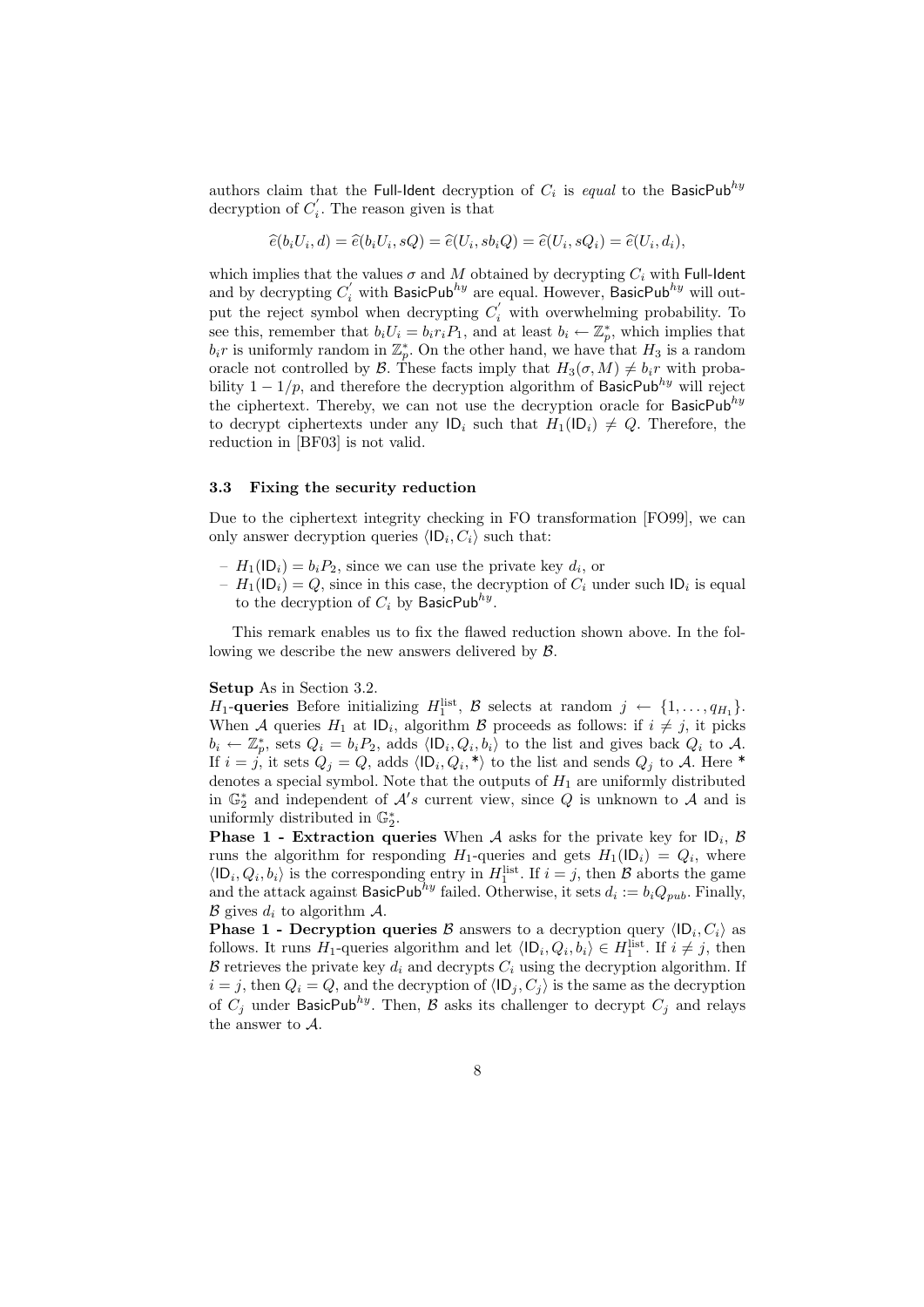**Challenge** A outputs a public key  $ID_{ch}$  and two equal length plaintexts  $M_0, M_1$ . Algorithm B proceeds as follows. If  $ID_{ch} \neq ID_j$ , it aborts the game and the attack against BasicPub<sup>hy</sup> failed. Otherwise, it sends  $M_0, M_1$  to its own challenger and gets back C, the encryption of  $M_\beta$  for a random bit  $\beta$  under BasicPub $^{hy}$ . Finally, B relays C to A, which is an also encryption of  $M_\beta$  under ID<sub>ch</sub> for Full-Ident.

**Phase 2 - Extraction queries** Algorithm  $\beta$  proceeds as in Phase 1, except for the extraction query for  $ID_{ch}$ , which is rejected.

**Phase 2 - Decryption queries** Algorithm  $\beta$  proceeds as in Phase 1, except for the decryption query  $\langle \mathsf{ID}_{ch}, C_{\beta} \rangle$ , which is rejected.

Guess Algorithm A outputs a guess  $\beta'$  for  $\beta$ . B outputs  $\beta'$  as its guess.

Using this algorithm  $\mathcal{B}$ , we are able to state the following:

**Result 4** Let A an IND-ID-CCA adversary that has advantage  $\varepsilon$  against Full-Ident making at most  $q_E, q_D$  and  $q_{H_1}$  queries. Then there is an IND-CCA adversary B that has advantage at least  $\frac{\varepsilon}{q_{H_1}}$  $\left(1-\frac{q_E}{q_{H_1}}\right)$  $\Big) \approx \frac{\varepsilon}{q_{H_1}}$  against BasicPub $^{hy}.$  Its running time is  $t_2 \leq t_1 + c_{\mathbb{G}_2}(q_D + q_{H_1} + q_E)$ , where  $c_{\mathbb{G}_2}$  denotes the time of computing a random multiple in  $\mathbb{G}_2$ .

*Proof*: See Appendix A.  $\Box$ 

Therefore, joining Results 2, 3 and 4, an IND-ID-CCA advantage  $\epsilon_1$  against Full-Ident is turned into an algorithm with advantage roughly  $\varepsilon_1/(q_H^3)$  in solving the BDH problem. Compared to the original flawed reduction, where the advantage obtained against BDH was roughly  $\varepsilon_1/(q_H^2 q_D)$ , the new reduction is a bit worse, since in general  $q_D \ll q_H$ . In the next section we show a modification of Full-Ident which allows a tighter security reduction.

## 4 A new identity based encryption scheme with improved tightness

In this section we design a new IBE scheme using the scheme Basic-Ident from the previous section and a second general transformation also due to Fujisaki and Okamoto [FO00]. This conversion starts from an IND-CPA encryption scheme and builds an IND-CCA scheme in the ROM. If we denote by  $E_{\rm pk}(M,r)$  the encryption of  $M$  using the random bits  $r$  under the public key pk, with set of messages  $\mathcal{M} = \{0,1\}^n$ , set of coins R and set of ciphertexts C, the new transformation is the scheme

$$
E_{\mathsf{pk}}^{hyNew}(M) = E_{\mathsf{pk}}(M||r, H(M||r))\tag{3}
$$

where  $M||r \in \{0,1\}^{n-k_0} \times \{0,1\}^{k_0}$  and  $H: \{0,1\}^* \to \mathcal{R}$  is a hash function. Then,  $\mathcal{M}^{hyNew} = \{0,1\}^{n-k_0}, \mathcal{R}^{hyNew} = \{0,1\}^{k_0}$  and  $\mathcal{C}^{hyNew} = \mathcal{C}$ . To decrypt C, one first obtains  $M'||r'$  using the original decryption algorithm, and next checks if  $E_{\mathsf{pk}}(M'||r', H(M'||r')) = C$ . If this is so, outputs M; otherwise outputs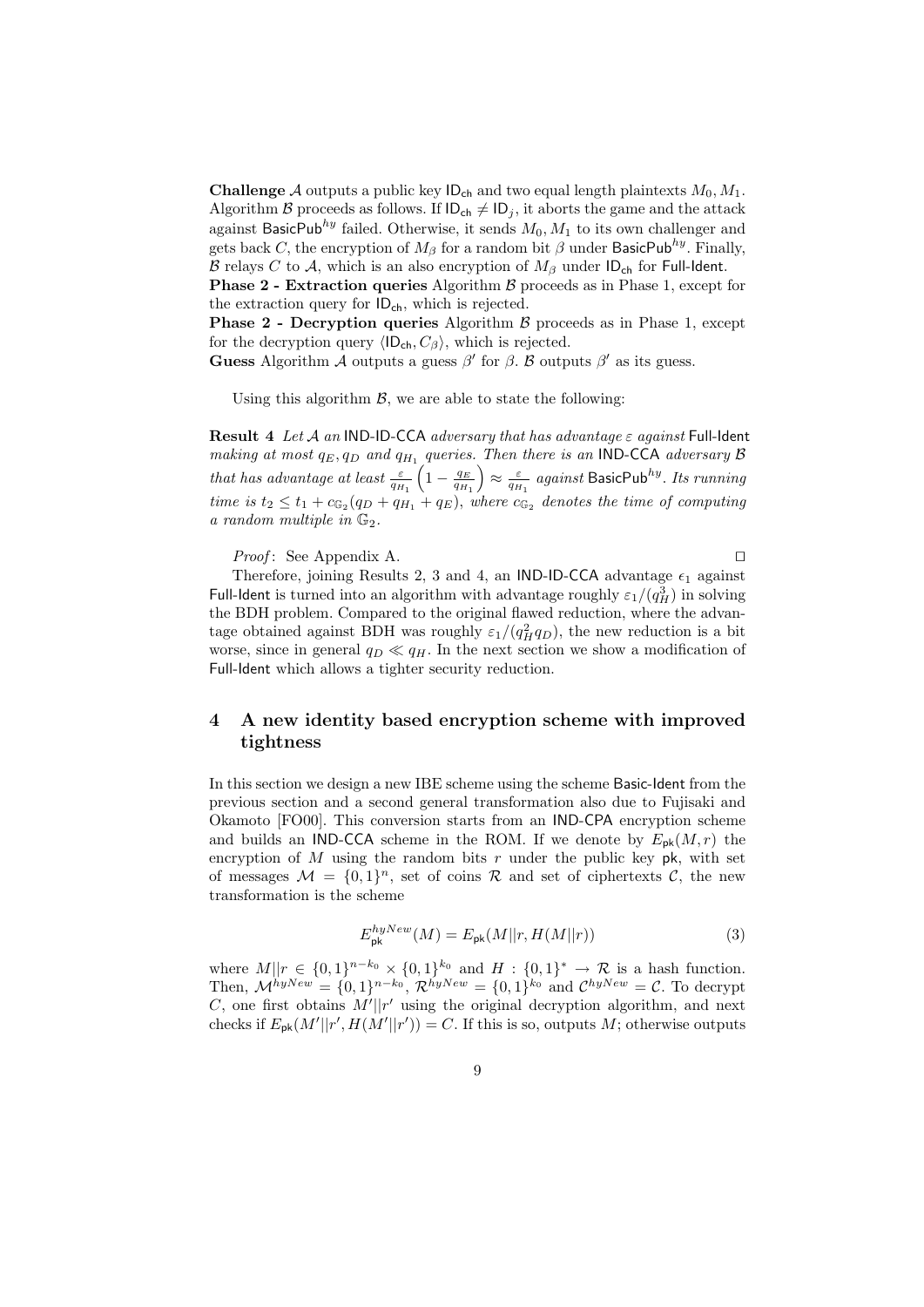reject.

Let us describe the new IBE scheme thereby obtained.

#### NewFull-Ident

 ${\bf NewFull\text{-}Ident}$ <br>Setup. Let  $(\mathbb{G}_1, \mathbb{G}_2, G_T, \hat{e}, \psi)$  a bilinear group. Choose a generator  $P_2 \leftarrow \mathbb{G}_2$  and set  $P_1 = \psi(P_2)$ . Next pick  $s \leftarrow \mathbb{Z}_p^*$  and set  $Q_{pub} = sP_2 \in \mathbb{G}_2^*$ ,  $P_{pub} = sP_1 \in \mathbb{G}_1^*$ . Choose hash functions  $H_1 : \{0,1\}^* \rightarrow \mathbb{G}_2^*, H_2 : \mathbb{G}_T \rightarrow \{0,1\}^n$  and  $H_3 :$  $\{0,1\}^* \rightarrow \mathbb{Z}_p^*.$  Now  $\mathcal{M} = \{0,1\}^{n-k_0},$   $\mathcal{C} = \mathbb{G}_1^* \times \{0,1\}^n$  and  $Q_{pub} = sF_2 \in \mathbb{F}_2$ ,  $F_{pub} = sF_1 \in \mathbb{F}_1$ . Choose hash if<br>  $sH_1 : \{0,1\}^* \to \mathbb{G}_2^*, H_2 : \mathbb{G}_T \to \{0,1\}^n$  and  $H_1^* \to \mathbb{Z}_p^*$ . Now  $\mathcal{M} = \{0,1\}^{n-k_0}, C = \mathbb{G}_1^* \times \{0,1\}^n$ <br>  $\mathsf{params} = \langle p, \mathbb{G}_1, \mathbb{G}_2, \mathbb{G}_T, \$ The master-key is  $s \in \mathbb{Z}_p^*$ . **Extract.** For a given  $\mathsf{ID} \in \{0,1\}^*$ , compute  $Q_{\mathsf{ID}} = H_1(\mathsf{ID}) \in \mathbb{G}_2^*$  and set  $d_{\text{ID}} = sQ_{\text{ID}} \in \mathbb{G}_2^*$  where s is the master key. **Encrypt.** To encrypt  $M \in \{0,1\}^{n-k_0}$  under ID, compute  $Q_{\text{ID}} =$  $H_1(\mathsf{ID}) \in \mathbb{G}_2^*$ , choose  $\sigma \leftarrow \{0,1\}^{k_0}$ , set  $r = H_3(M,\sigma) \in \mathbb{Z}_p^*$  and finally ID) ∈  $\mathbb{G}_2^*$ , choose  $\sigma \leftarrow \{0, 1\}^{\kappa_0}$ , set  $r = H_3(M, \sigma) \in \mathbb{Z}_p^*$  an<br>y<br>C =  $\langle rP_1, (M||\sigma) \oplus H_2(g_{\text{ID}}^r) \rangle$  where  $g_{\text{ID}} = \hat{e}(P_{pub}, Q_{\text{ID}}) \in \mathbb{G}_T$ **Decrypt.** Let  $C = \langle U, V \rangle \in \mathcal{C}$  be a ciphertext under the public key ID. To decrypt C using the private key  $d_{\text{ID}} \in \mathbb{G}_2^*$  do: **Decrypt.** Let  $C = \langle U, V \rangle \in C$  be a  $\langle$ <br>**1D.** To decrypt C using the private key<br>1. Compute  $V \oplus H_2(\hat{e}(U, d_{\text{ID}})) = M||\sigma$ . 2. Parse  $M||\sigma$  and compute  $r = H_3(M, \sigma)$ . Check that  $U = rP$ . If not, reject the ciphertext. 4. Output M.

On the basis of the proof sketched in the previous section, we define in a similar fashion a public key encryption scheme  $\mathsf{NewBasicPub}^{\mathit{hy}},$  which is obtained applying the conversion from expression (3) to Basic-Pub. Then the following results hold:

**Result 5** Let  $A_1$  an IND-ID-CCA adversary with advantage  $\varepsilon_1$  against NewFull-Ident making at most  $q_E$  private key extraction queries,  $q_D$  decryption queries and  $q_{H_1}$  hash queries. Then there is an IND-CCA adversary  $A_2$  that has advantage at least  $\frac{\varepsilon}{q_{H_1}}$  $\left(1-\frac{q_E}{q_{H_1}}\right)$  $\Big) \, \approx \, \frac{\varepsilon}{q_{H_1}} \, \, \textit{against NewBasicPub}^{H y}.$  Its running time is  $t_2 \leq t_1 + c_{\mathbb{G}_1}(q_D + q_{H_1} + q_E).$ 

Proof: Use the same reduction as for Result 4 in Section 3.3.

**Result 6** Let  $A_2$  an IND-CCA adversary with advantage  $\varepsilon_2$  against NewBasicPub<sup>hy</sup> making at most  $q_D$  decryption queries and at most  $q_H$ , hash queries. Then there is an IND-CPA adversary  $A_3$  that has advantage at least

$$
\left(\varepsilon_2-q_{H_2}\cdot 2^{-(k_0-1)}\right)\left(1-\frac{1}{p}\right)^{q_D}\approx \varepsilon_2
$$

against BasicPub. Its running time is  $t_3 \n\leq t_2 + q_{H_2}(T_{\text{BasicPub}} + \log p)$ , where  $T_{\text{BasicPub}}$  is the running time of  $\text{Energy algorithm}$  in BasicPub.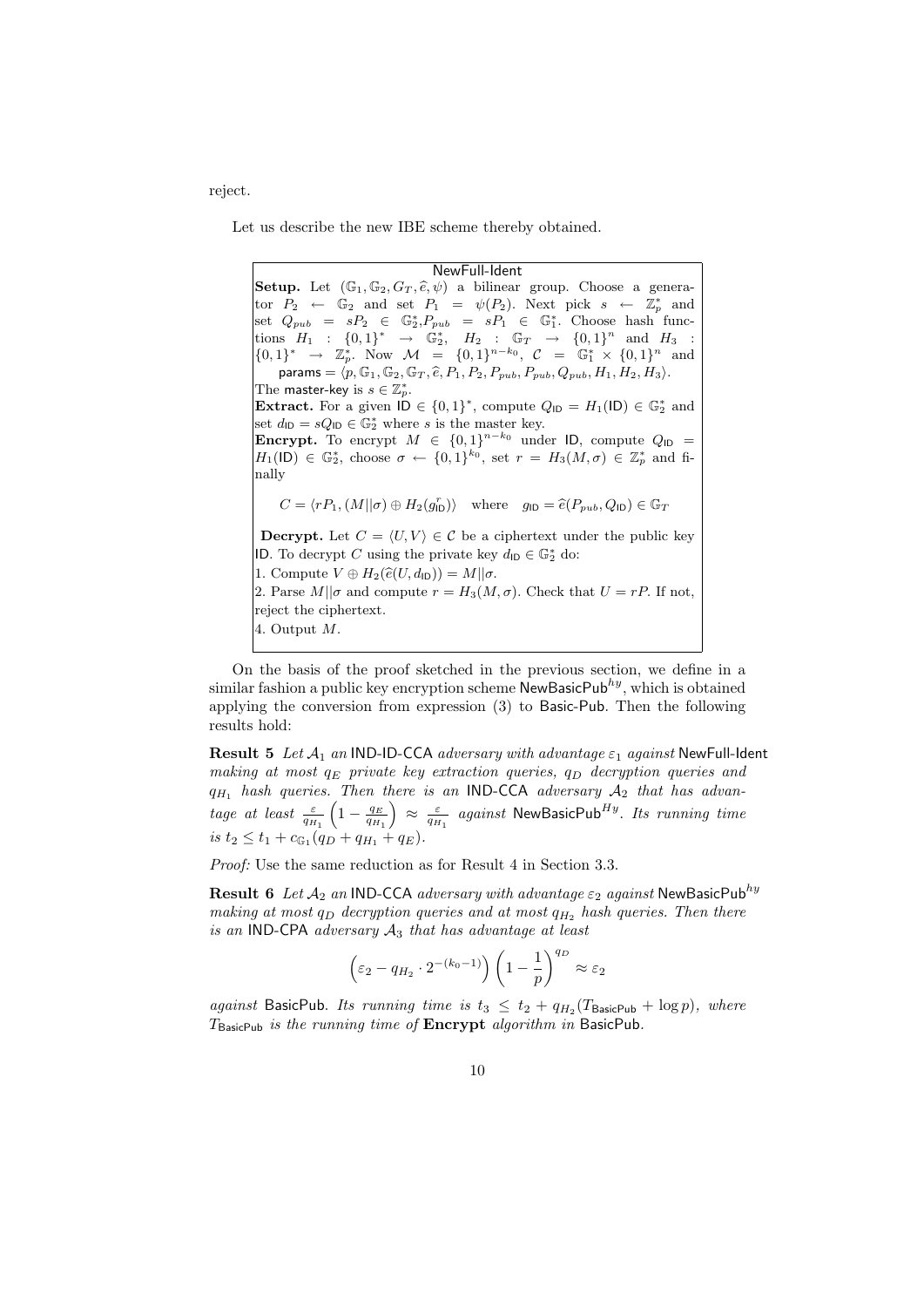Proof: This result is obtained as a special case of Theorem 5.4 in [FO00].

Finally, taking into account these new reductions, we obtain that NewFull-Ident scheme is  $(t_1, q_H, q_D, \varepsilon_1)$  IND-ID-CCA secure if the BDH problem on  $(\mathbb{G}_1, \mathbb{G}_2)$ is

$$
\left(t_1 + c_{\mathbb{G}_1}(2q_D + q_H) + q_H \mathcal{O}(\log^3 p + \log p), \frac{\varepsilon_1}{q_H^2}\right)\text{-secure}
$$

The last expression has been simplified replacing any of the hash queries  $q_H$ , by  $q_H$  and setting  $q_D = q_E$ . Then, we get rid of a  $q_H$  factor in the BDH advantage with respect to the reduction in expression (2).

Compared to Full-Ident scheme, which is the result of using FO transformation in expression (1), the NewFull-Ident scheme presents several advantages:

- It provides more compact ciphertexts. In fact, Full-Ident scheme adds a  $n$ -bits component to a Basic-Ident ciphertext to get chosen ciphertext security, while NewFull-Ident achieves this preserving Basic-Ident ciphertext's structure.
- It presents a tighter security reduction to the BDH problem.
- It uses one less hash function than Full-Ident.

We can obtain a second tightness improvement using a stronger assumption, namely, the BDDH assumption. In this case, we have the following result:

Result 7 Let  $A_3$  an IND-CPA adversary that has advantage  $\varepsilon_3$  against BasicPub making at most  $q_H$ , hash queries. Then there is an algorithm  $\beta$  breaking the BDDH problem on  $(\mathbb{G}_1, \mathbb{G}_2)$  with advantage roughly  $\varepsilon_3$  and running time  $t' \approx t_3$ .

*Proof*: See Appendix B.

With this second tightness improvement, we obtain that NewFull-Ident scheme is  $(t_1, q_H, q_D, \varepsilon_1)$  IND-ID-CCA secure if the BDDH problem on  $(\mathbb{G}_1, \mathbb{G}_2)$  is

$$
\left(t_1 + c_{\mathbb{G}_1}(2q_D + q_H) + q_H \mathcal{O}(\log^3 q + \log q), \frac{\varepsilon_1}{q_H}\right) \text{-secure}
$$

Then, we get rid of a  $q_H$  factor in the security reduction at the cost of relying on a stronger assumption.

## 5 Conclusions

In this work, we have shown there is a flawed step in the security reduction exhibited in [BF03] for the so called Boneh-Franklin IBE scheme. We have provided a new reduction without modifying the original scheme neither the underlying hard problem used to state the security.

In the second place, we have proposed a new IBE scheme slightly changing the original scheme. The proposal presents a tighter reduction than BF scheme, uses one less random oracle and has more compact ciphertexts.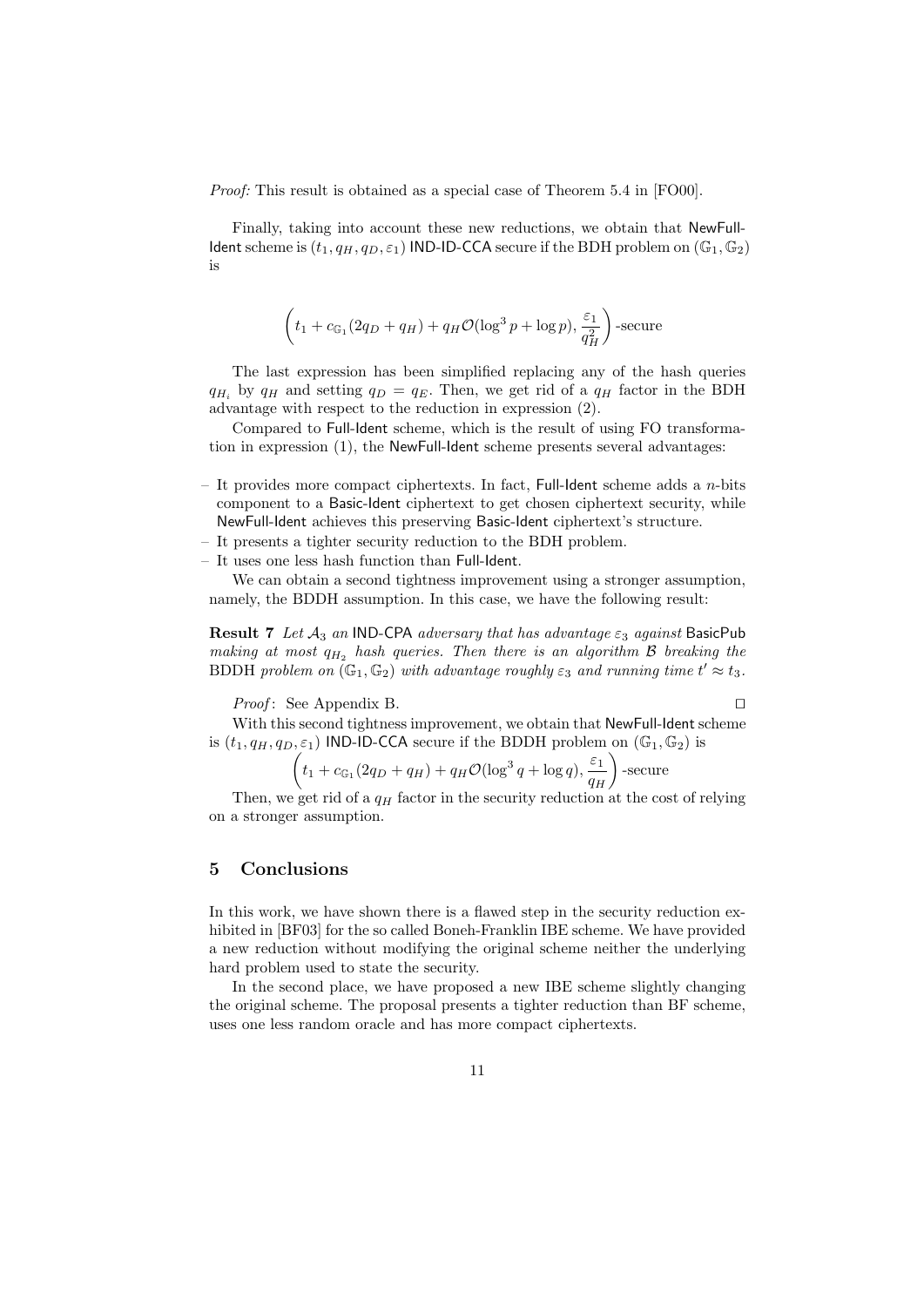Finally, we point out that it is still an open problem to design an IND-ID-CCA IBE scheme with a tight security reduction under a reasonable assumption either in the standard or the random oracle models.

Acknowledgements. The author is grateful to Javier Herranz and Paz Morillo for useful comments on an early draft of this paper. The author also acknowledges the anonymous referees' remarks.

## References

- [AP03] S. AlRiyami and K.G. Paterson. Certificateless public key cryptography. In Advances in Cryptology – ASIACRYPT 2003, vol. 2894 of LNCS, pp. 452–473, 2003. Full version available at http://eprint.iacr.org/.
- [BDPR98] M. Bellare, A. Desai, D. Pointcheval and P. Rogaway. Relations among notions of security for public-key encryption schemes. In Advances in Cryp $tology - C RYPTO 1998$ , vol. 1462 of *LNCS*, pp. 26–45, 1998.
- [BF03] D. Boneh and M. Franklin. Identity-Based encryption from the Weil pairing. SIAM Journal of Computing, 32(3):586–615, 2003. This is the full version of an extended abstract of the same title presented at Crypto'01.
- [CC05] Z. Cheng and R. Comley. Efficient certificateless public key encryption. Cryptology ePrint Archive, Report 2005/012, 2005. http://eprint.iacr.org/.
- [FO99] E. Fujisaki and T. Okamoto. Secure integration of asymmetric and symmetric encryption schemes. In Advances in Cryptology  $-$  CRYPTO 1999, vol. 1666 of LNCS, pp. 537–554, 1999.
- [FO00] E. Fujisaki and T. Okamoto. How to enhance the security of public-key encryption at minimum cost. IEICE Trans. Fundamentals, E83-9(1):24-32, 2000. This is the full version of [?].
- [Gen03] C. Gentry. Certificate-based encryption and the certificate revocation problem. In Advances in Cryptology – EUROCRYPT 2003, vol. 2656 of Lecture Notes in Computer Science, pp. 272–293, 2003.
- [GS02] C. Gentry and A. Silverberg. Hierarchical ID-based cryptography. In Advances in Cryptology - ASIACRYPT 2002, vol. 2501 of LNCS, pp. 548-566, 2002.
- [HL02] J. Horwitz and B. Lynn. Toward hierarchical identity-based encryption. In Advances in Cryptology – EUROCRYPT 2002, vol. 2332 of Lecture Notes in Computer Science, pp. 466–481, 2002.
- [Sha85] A. Shamir. Identity-based cryptosystems and signature schemes. In Advances in Cryptology – CRYPTO 1984, vol. 196 of LNCS, pp. 47–53, 1985.
- [YFDL04] D. Yao, N. Fazio, Y. Dodis and A. Lysyanskaya. Id-based encryption for complex hierarchies with applications to forward security and broadcast encryption. In Proceedings of the 11th ACM CCS, pp. 354–363. ACM Press, 2004.

## A Proof of Result 4

If algorithm  $\beta$  does not abort during the simulation,  $\mathcal{A}$ 's view is identical to its view in a real attack:  $H_1$  behaves as random oracle, and extraction as well as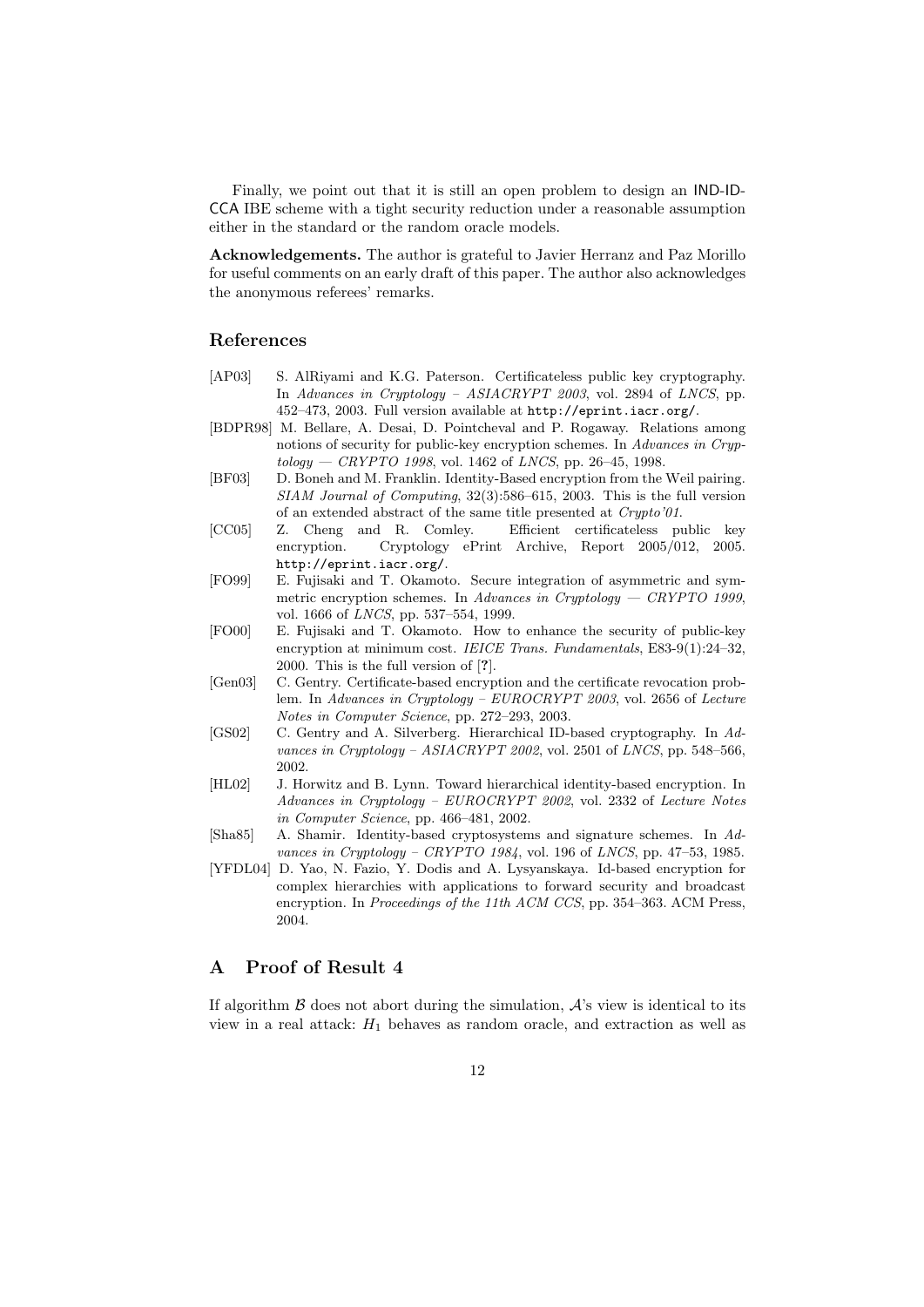decryption queries are valid. Therefore,  $|\Pr[\beta' = \beta] - 1/2| \ge \varepsilon$ , where this probability is over the random bits of  $A, B$  and the challenger for the IND-ID-CCA game.

It remains to bound the probability  $Pr[\mathcal{B}]$  does not abort. The algorithm can abort for two reasons: (1) it is asked in Phase 1 for the private key query corresponding to  $ID_j$ , or (2) the challenge identity  $ID_{ch} \neq ID_j$ . Note that B can not abort in Phase 2, since in this case  $A$  is not allowed to query the private key for  $ID_i = ID_{ch}$ . Let  $\mathcal{E}_1$  be the event that  $\mathcal B$  aborts due to (1), and define  $\mathcal{E}_2$  in the obvious way.

Then,  $Pr[\mathcal{B}$  does not abort] =  $Pr[\neg \mathcal{E}_1 \land \neg \mathcal{E}_2] = Pr[\neg \mathcal{E}_2 | \neg \mathcal{E}_1] Pr[\neg \mathcal{E}_1]$ .

We can upper bound for  $Pr[\mathcal{E}_1] \le q_E/q_H$ , which is the probability that A makes a extraction query for  $\mathsf{ID}_i$  in Phase 1, since the maximum number of such queries is  $q_E$ .

On the other hand, a lower bound for  $Pr[\neg \mathcal{E}_2 | \neg \mathcal{E}_1]$ , that is the probability that A chooses  $ID_j$  as the challenge identity, is  $1/q_{H_1}$ . Therefore,

$$
\Pr[\mathcal{B} \text{ does not abort}] \ge \frac{1}{q_{H_1}} \left(1 - \frac{q_E}{q_{H_1}}\right).
$$

This shows that  $\mathcal{B}'s$  advantage is at least

$$
\frac{\varepsilon}{q_{H_1}}\left(1-\frac{q_E}{q_{H_1}}\right).
$$

B Proof of Result 7

Algorithm B receives as inputs the bilinear group  $(\mathbb{G}_1, \mathbb{G}_2)$ , and a random instance  $(P_2, aP_2, bP_2, cP_1, T)$  from either  $\mathcal{P}_{BDH}$  or  $\mathcal{R}_{BDH}$  distributions. Then  $\mathcal{B}$ uses A IND-CPA advantage against BasicPub to distinguish  $\mathcal{P}_{BDH}$  from  $\mathcal{R}_{BDH}$ .

**Setup** B provides A with the public key  $pk = \langle p, \mathbb{G}_1, \mathbb{G}_2, \mathbb{G}_T, \hat{e}, P_1, P_2, P_{pub}, Q_{pub}, Q, H_2 \rangle$ , where  $P_1 = \psi(P_2), Q_{pub} = aP_2, P_{pub} = \psi(Q_{pub}), Q = bP_2$  and  $H_2$  is a random oracle controlled by  $\beta$  as explained below. Notice that the unknown private key of BasicPub is  $d = abP_2$ .

 $H_2$ -queries To respond A queries to  $H_2$ , B maintains a list  $H_2^{\text{list}}$  of tuples  $\langle X_i, H_i \rangle$ . When queried with  $X_i$ , algorithm  $\beta$  does the following:

1. If  $\langle X_i, H_i \rangle \in H_2^{\text{list}}$ , it returns  $H_2(X_i) = H_i$ .

2. Otherwise, B picks  $H_i \leftarrow \{0,1\}^n$ , adds the tuple  $\langle X_i, H_i \rangle$  to the list and returns  $H_2(X_i) = H_i$ .

**Challenge** A outputs two equal length plaintexts  $M_0$ ,  $M_1$  in which it wishes to be challenged. Algorithm B returns as the challenge ciphertext  $C = \langle cP_1, M_\beta \oplus$  $H_2(T)$ , where  $\beta \leftarrow \{0, 1\}.$ 

**Guess** A eventually outputs a guess  $\beta'$  for  $\beta$ . Algorithm B returns 1 if  $\beta' = \beta$ and 0 otherwise.

 $\Box$